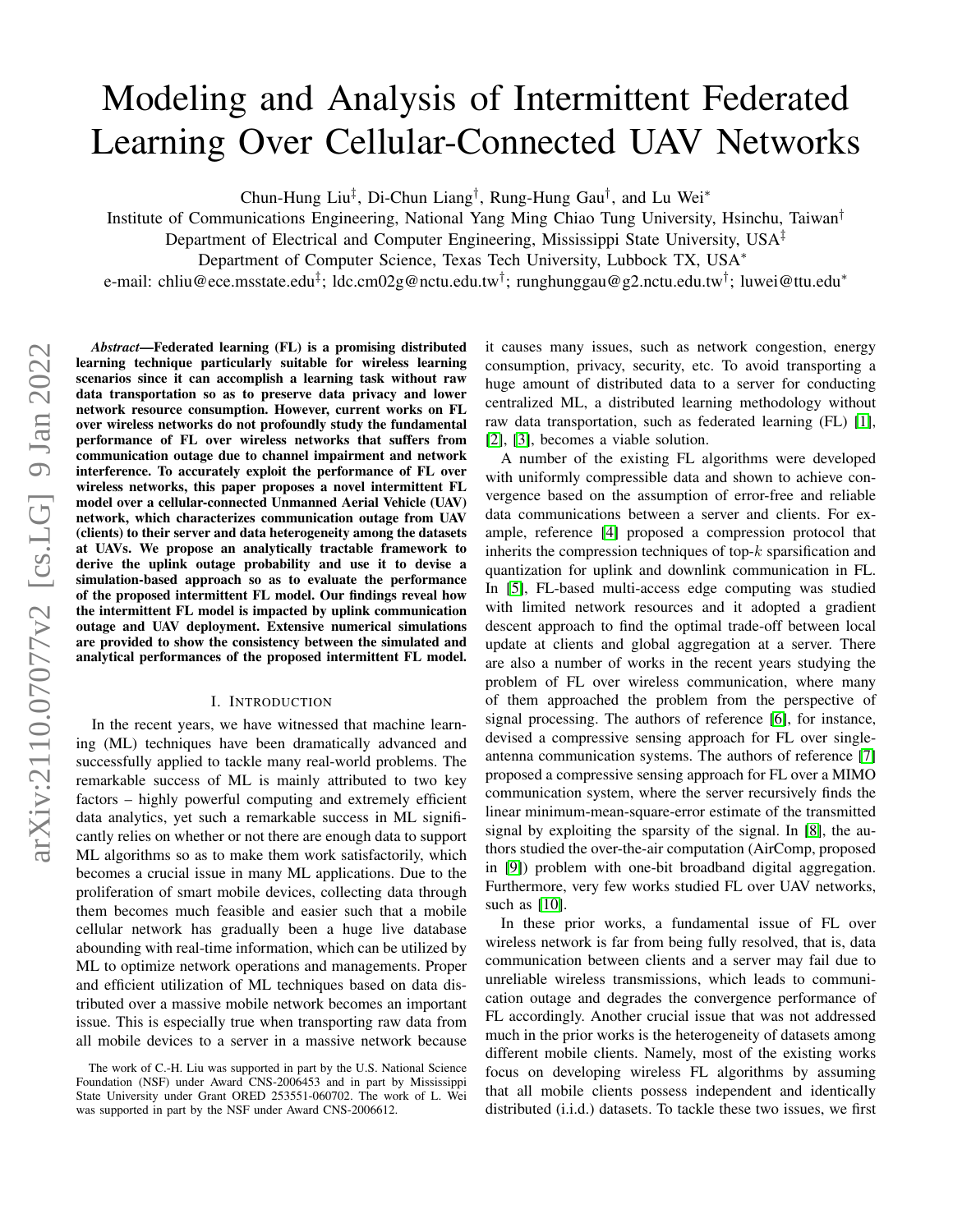

<span id="page-1-0"></span>Fig. 1. (a) A cellular-connected UAV network consisting of UAVs (clients), APs, an edge server, and a cloud. Each UAV associates with an AP in order to jointly conduct the proposed intermittent FL with the edge server. (b) A schematic diagram to illustrate a UAV association scenario in which UAV  $U_i$ associates with the typical AP located at the origin, denoted by  $A_{\star}$ , which sends the global model vector  $w_t$  to  $U_i$  and receives  $\nabla w_{i,t}$  from  $U_i$ .

propose a more realistic FL model over a cellular-connected UAV network that characterizes uplink communication outage from UAV (clients) to an edge server, which is our first contribution. Our second contribution is to propose a 3D random deployment model of UAVs and use it to develop a tractable framework of analyzing the uplink outage probability of a UAV in the network. Our third contribution is to analytically show that the performance of the proposed intermittent FL over a UAV network can be significantly degraded by communication outage from UAVs to the edge server due to the improper deployments of access points (APs) and UAVs in the network. In addition, intensive numerical simulations are conducted to validate our analytical findings.

# II. SYSTEM MODEL

# <span id="page-1-3"></span>*A. Model of a Cellular-Connected UAV Network*

In this paper, we consider a cellular network consisting of an edge server, a tier of APs, and a tier of flying users, i.e., UAVs, which collect data for learning. The edge server is connected to a cloud through a gateway and it sends data to the cloud whenever it needs the cloud to do large-scale data processing and learning. An illustration of the cellular-connected UAV network is shown in Fig. [1\(](#page-1-0)a). All the UAVs in the network are assumed to be distributed according to the following 3D point process<sup>[1](#page-1-1)</sup>:

$$
\Phi_u \triangleq \{ U_i \in \mathbb{R}^2 \times \mathbb{R}_+ : U_i = (X_i, H_i), i \in \mathbb{N}_+ \}, \quad (1)
$$

where  $U_i$ , denotes UAV i and its 3D location,  $X_i \in \mathbb{R}^2$  is the projection of  $U_i$  on the ground, and  $H_i \in \mathbb{R}_+$  is the (random) altitude of  $U_i$ . All the  $H_i$ 's are i.i.d. and independent of all the  $X_i$ 's. Fig. [1\(](#page-1-0)b) shows a typical AP located at the origin and a UAV  $U_i$  associating with it. The set of the projections of all the UAVs, i.e.,  $\{X_i\}$ , are assumed to form a 2D independent Homogeneous Poisson Point Process (HPPP) of density  $\lambda_u$ , whereas all the APs also form a 2D independent HPPP of  $\lambda_a$ , which can be expressed as

$$
\Phi_a \triangleq \{ A_j \in \mathbb{R}^2 : j \in \mathbb{N}_+ \},\tag{2}
$$

<span id="page-1-1"></span><sup>1</sup>This 3D point process is a generalization of the 3D point process proposed in our previous work [\[11\]](#page-5-10) by considering a general distribution of the altitude of each UAV.

where  $A_j$  denotes AP j and its location.

Due to the 3D position of a UAV, a wireless link between a UAV and a ground AP can be line-of-sight (LoS) or non-LoS (NLoS). A wireless LoS link between two spatial points means that the link is not visually blocked from one point to the other. For a low-altitude platform of UAV communications, the LoS probability of a wireless link between a UAV and a ground point was proposed in [\[12\]](#page-5-11). We adopt it in this paper and express it by using the coordinate system in Fig. [1\(](#page-1-0)b) where a typical AP is located at the origin (denoted by  $A_{\star}$ ) and a UAV is located at  $U_i$  as follows:

<span id="page-1-4"></span>
$$
\rho(\Theta_{i\star}) \triangleq \frac{1}{1 + c_2 \exp(-c_1 \Theta_{i\star})},\tag{3}
$$

where  $\Theta_{i\star} \triangleq \tan^{-1}(H_i/||X_i||)$  is the elevation angle from the typical AP to UAV  $U_i$ ,  $||X_i||$  denotes the distance between  $X_i$  and the typical AP,  $c_1$  and  $c_2$  are the environment-related positive coefficients (for rural, urban, etc.).

Each UAV associates with an AP in the network that provides it with the strongest signal power on average. For example, if UAV  $U_i$  in Fig. [1\(](#page-1-0)b) associates with the typical AP located at the origin, i.e.,  $A_{\star}$ , which satisfies the following expression:

<span id="page-1-2"></span>
$$
A_{\star} = \arg \max_{j:A_j \in \Phi_a} L_{ij} ||U_i - A_j||^{-\alpha}
$$
  
= arg max  $\max_{j:A_j \in \Phi_a} L_{ij} (||X_i - A_j||^2 + ||H_i||^2)^{-\frac{\alpha}{2}}$   

$$
\stackrel{(*)}{=} \arg \min_{j:A_j \in \Phi_a} L_{ij}^{-\frac{1}{\alpha}} ||X_i - A_j|| \equiv 0,
$$
 (4)

where  $\alpha > 2$  denotes the path loss exponent,  $L_{ij} \in \{1, \ell\}$  is the LoS link gain between  $U_i$  and  $A_j$ , and  $\stackrel{(*)}{=}$  is due to the fact that  $\|H_i\|$  does not affect the result of associating with an AP.  $L_{ij}$  is a Bernoulli random variable that is one if the link between  $U_i$  and  $A_j$  is LoS and  $\ell \in (0, 1)$  otherwise. Note that the transmit power of the APs and the fading effect in each wireless link are not considered in [\(4\)](#page-1-2) because all the APs are assumed to have the same transmit power and the fading effect in each wireless link is averaged out on the receiver side. Moreover, we assume a densely distributed scenario of UAVs (i.e.,  $\lambda_u \gg \lambda_a$ ) in the network such that each AP is almost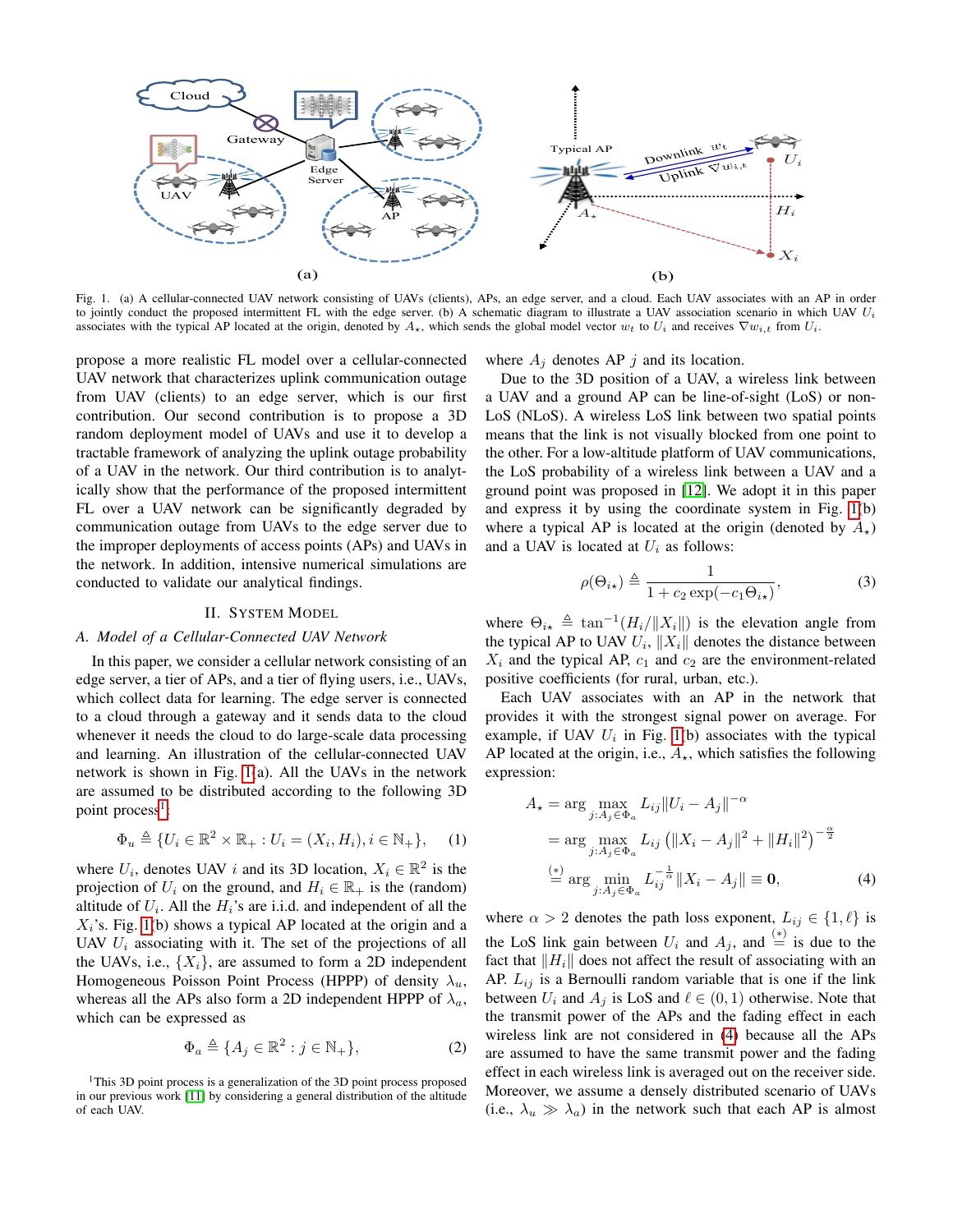surely associated with at least one UAV, and thereby each AP is able to deliver the signals between its UAVs (clients) and the edge server for federated learning. A more realistic model of federated learning between the edge server and the UAVs will be proposed in the following subsection.

#### <span id="page-2-3"></span>*B. Model of Intermittent Federated Learning*

In the UAV network proposed in Section [II-A,](#page-1-3) our aim is to study the *realistic* performance of FL over the UAV network that undergoes *communication outages* from a UAV to its (associating) AP, which lead to *non-continuous* FL between the edge server and the UAVs. Thus, we propose an intermittent FL model over the network in Fig. [1\(](#page-1-0)a) as follows. Suppose there are  $K$  UAVs distributed on average in the network and they would like to jointly learn a global model with the edge server in  $T$  training rounds. To simply characterize the impact of communication outages on FL over the network, we assume FL is much severely impacted by the communication outages in the uplink direction, i.e., from a UAV to its AP. Such an assumption is reasonable since the communication outages in the downlink direction can be significantly mitigated by multiple broadcasting attempts from an AP to its UAVs during the training process of FL. As such, we propose the model of intermittent FL over the cellular-connected UAV network, as detailed in Algorithm [1.](#page-2-0)

In Algorithm [1,](#page-2-0) each UAV  $U_i$  is assumed to possess a dataset  $\mathcal{D}_i$  given by

$$
\mathcal{D}_i \triangleq \{D_{ij} = (x_{ij}, y_{ij}), j \in \mathbb{N}_+\}, i \in \{1, 2, ..., K\},
$$
 (5)

where  $D_{ij}$  denotes data point j in dataset  $\mathcal{D}_i$ ,  $x_{ij}$  is the input data vector with an appropriate dimension,  $y_{ij}$  is the labeled scalar output corresponding to  $x_{ij}$ . We assume that all the datasets  $\mathcal{D}_i$ 's are non-i.i.d and all the UAVs are able to synchronously update their local learning model. At the tth round of training, UAV  $U_i$  updates its local model vector  $w_{i,t}$ according to the following algorithm:

$$
\begin{cases} w_{i,t} \leftarrow \text{download}_{i \leftarrow S}(w_{t-1}) \\ \nabla w_{i,t} \leftarrow \sum_{j:D_{ij} \in \mathcal{D}_i} \text{SGD}(D_{ij}, w_{i,t}) - w_{i,t} \end{cases}
$$
, (6)

where  $SGD(D_{ij}, w_{i,t})$  stands for the calculation of Stochastic Gradient Descent with data point  $D_{ij}$  and model vector  $w_{i,t}$ . After receiving the global model vector  $w_{t-1}$  from the edge server broadcasted by the AP, UAV  $U_i$  updates its local model vector  $w_{i,t}$  by SGD so as to find the gradient  $\nabla w_{i,t}$ . Afterwards, UAV  $U_i$  uploads  $\nabla w_{i,t}$  to the edge server through the typical AP. To characterize the communication outage from  $U_i$  to the typical AP, a Bernoulli random variable  $\beta_{i,t} \in \{0,1\}$ is used to model the uplink communication outage from UAV  $U_i$  to the typical AP at the tth round<sup>[2](#page-2-1)</sup>. As a result, the data aggregation algorithm at the edge server can be written as

$$
\begin{cases} \nabla w_t \leftarrow \frac{1}{\sum_i \beta_{i,t} | \mathcal{D}_i |} \sum_i \beta_{i,t} | \mathcal{D}_i | \nabla w_{i,t} \\ w_t \leftarrow w_{t-1} + \nabla w_t \end{cases} \tag{7}
$$

<span id="page-2-1"></span><sup>2</sup>Note that the distribution of  $\beta_{i,t}$  is affected by the density of the UAVs transmitting at the same time, which will be elaborated in Section [III.](#page-2-2)

# <span id="page-2-0"></span>**Algorithm 1 Intermittent Federated Learning**

- 1: **inputs:** initial model vector  $w<sub>o</sub>$
- 2: **outputs:** improved model vector  $w$
- 3: **initialize:** the global model is initialized as  $w_0 \leftarrow w_o$ . Each client holds non-i.i.d. dataset  $\mathcal{D}_i$  with equal size.  $\nabla w_0, \nabla w_{i,0} \leftarrow 0.$
- 4: for  $t = 1, \cdots, T$  do 5: **for**  $i \in \{1, \dots, K\}$  do *in parallel*<sup>[3](#page-0-0)</sup>
- 6: client i does: 7: •  $w_{i,t} \leftarrow \text{download}_{i \leftarrow S}(w_{t-1})$ 8:  $\cdot \nabla w_{i,t} \leftarrow \sum_{j:D_{ij} \in \mathcal{D}_i} \text{SGD}(D_{ij}, w_{i,t}) - w_{i,t}$ 9: **upload**  $S \leftarrow i(\nabla w_{i,t})$ 10: end for 11: edge server does: 12:  $\cdot \nabla w_t \leftarrow \frac{1}{\sum_i \beta_{i,t} | \mathcal{D}_i |} \sum_i \beta_{i,t} | \mathcal{D}_i | \nabla w_{i,t}$ 13:  $w_t \leftarrow w_{t-1} + \nabla w_t$ 14:  $\cdots w \leftarrow w_t$ 15:  $\cdot$  broadcast<sub>i</sub> $\leftarrow$ <sub>S</sub> $(w_t)$ 16: end for 17: return  $w$

Namely, the edge server proportionally combines the received gradients into  $\nabla w_t$  based on the sizes of the datasets at the UAVs [\[2\]](#page-5-1). As previously pointed out, some local gradients may not be successfully uploaded to the edge server because of uplink communication outage, and thereby the edge server may not be able to aggregate all the local gradients transmitted by all the UAVs. The global model vector  $w_t$  at the tth round is updated and then broadcast to all the UAVs in the next round. Such an intermittent FL process between the edge server and the  $K$  UAVs proceeds until the predesignated number  $T$  of training rounds is reached.

To illustrate how the proposed intermittent FL in Algorithm [1](#page-2-0) is impacted by uplink communication outage, we will first provide the analyses of the outage probability of the uplink communications from a UAV to its AP in the following section. Next, some simulation results regarding intermittent FL will be provided in Section [IV-A](#page-4-0) to numerically demonstrate how the performance of intermittent FL is impacted by the uplink communication outages.

#### <span id="page-2-2"></span>III. ANALYSIS OF THE UPLINK OUTAGE PROBABILITY

Suppose the network is interference-limited and consider the uplink communication scenario from  $U_i$  to the typical AP  $A_{\star}$ shown in Fig. [1\(](#page-1-0)b). As such, the Signal-to-Interference Ratio (SIR) at  $A_{\star}$  can be defined as

<span id="page-2-4"></span>
$$
\gamma_{i\star} \triangleq \frac{G_{i\star} L_{i\star} ||A_{\star}||^{-\alpha}}{I_{\star}},\tag{8}
$$

where  $G_{i\star}$  is the fading channel gain from  $U_i$  to  $A_{\star}$ . Accordingly, the uplink outage probability of a UAV is defined as

$$
p_{out} \triangleq \mathbb{P}[\gamma_{i\star} \leq \eta] = \mathbb{P}[\beta_{i,t} = 0], \text{ for all } i \text{ and } t, \quad (9)
$$

where  $\eta > 0$  is the SIR threshold for successful decoding. In this section, we focus on the analysis of  $p_{out}$  that affects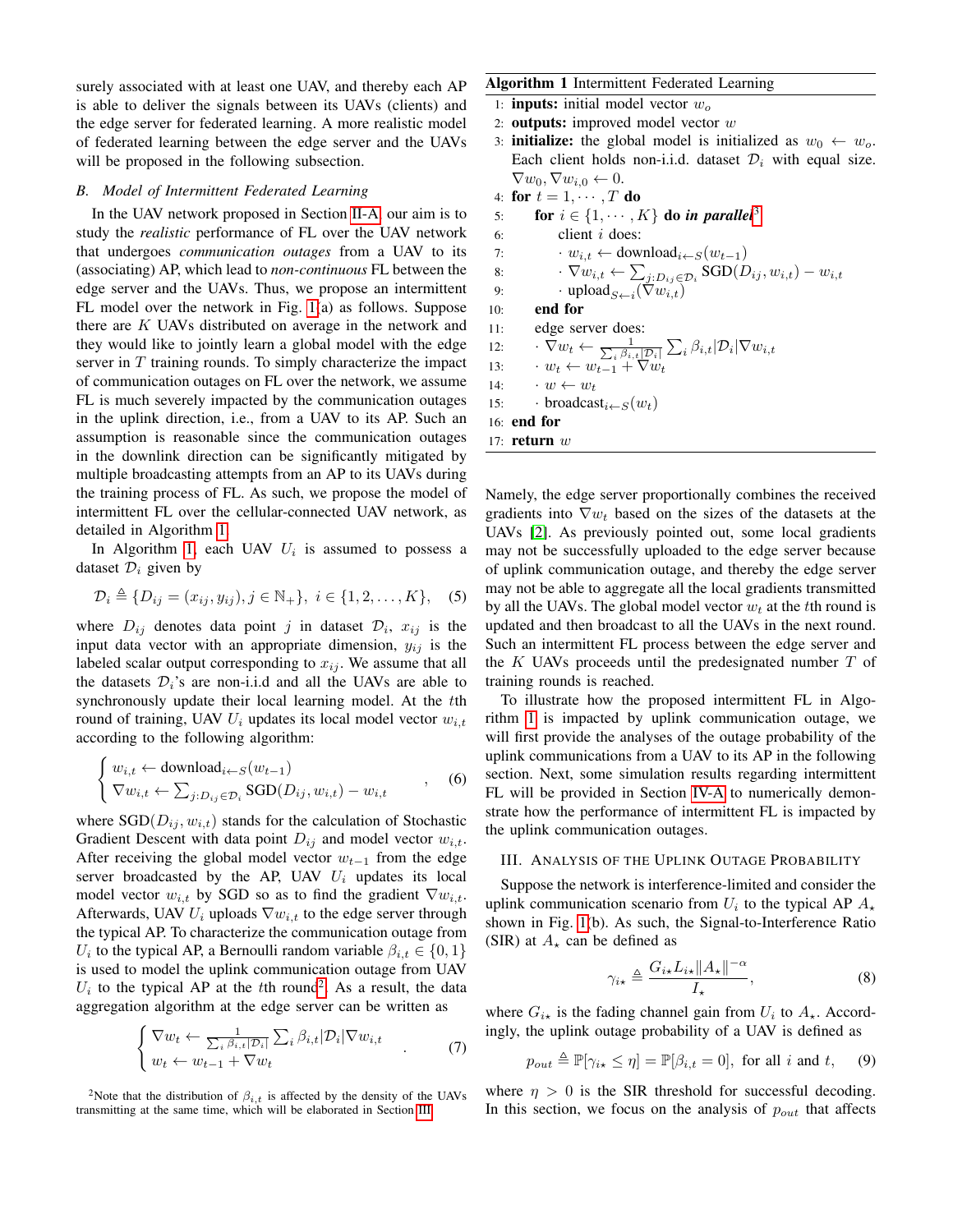the performance of the intermittent FL model proposed in Section [II-B.](#page-2-3) To facilitate the derivation of  $p_{out}$ , we first need to introduce two related theorems. The first theorem stated in the following is about the distribution of the path loss of a wireless link from a UAV to its AP.

<span id="page-3-3"></span>**Theorem 1.** *Suppose UAV*  $U_i$  *associates with the typical AP located at the origin. If*  $R_{i\star}(r) = \mathbb{P}[L_{i\star}||U_i||^{-\alpha} \leq r]$ *, then for* UAV  $U_i$  with a given altitude  $H_i$  it can be found as given by

$$
R_{i\star}(r) = \exp\left[-\pi\lambda_a \Upsilon_i(r)\right],\tag{10}
$$

*where*  $\Upsilon_i(\cdot)$  *is defined as* 

$$
\Upsilon_i(r) \triangleq \int_{\left(\left(\frac{\ell}{r}\right)^{-\frac{2}{\alpha}} - H_i^2\right)^+}^{\left(r^{-\frac{2}{\alpha}} - H_i^2\right)^+} \rho\left(\vartheta_i(y)\right) \mathrm{d}y + \left(\left(\frac{\ell}{r}\right)^{-\frac{2}{\alpha}} - H_i^2\right)^+ \tag{11}
$$

*in which*  $(x)^+ \triangleq \max\{0, x\}$  *and*  $\vartheta_i(y) \triangleq \tan^{-1}(H_i/\sqrt{y})$ *.* 

*Proof:* See Appendix [A.](#page-5-12)

Note that  $\Upsilon_i(r)$  is a decreasing function of r when the upper limit of the integral in [\(11\)](#page-3-0) is not zero. From the expression in [\(11\)](#page-3-0), we thus know how  $R_{i\star}(r)$  varies with  $H_i$ ,  $\lambda_a$ , and  $\ell$ .

Next, we need to analyze the interference received by the typical AP. To make the analysis tractable, we assume all the UAV associating with the same AP does not use the same resource blocks in the uplink so that the UAVs using the same resource blocks in the network also form a 3D point process. Let  $I_{\star}$  be the interference received by the typical AP and it can be defined as

$$
I_{\star} \triangleq \sum_{k:U_k \in \widetilde{\Phi}_u \backslash U_i} G_{k\star} L_{k\star} ||U_k||^{-\alpha}, \tag{12}
$$

where  $\Phi_u$  is the set of all the UAVs using the same resource block as  $U_i$  and  $G_{k\star} \sim \exp(1)$  that denotes an exponential random variable with unit mean is the fading channel gain from UAV  $U_k \in \Phi_u$  to the typical AP and and independent of any other random variables in  $I_{\star}$  for all  $k \in \mathbb{N}_{+}$ . Hence, all  $G_{k\star}$ 's are i.i.d. In the following theorem, we specifically show the Laplace transform of  $I_{\star}$ , which is defined as  $\mathcal{L}_{I_{\star}}(s) \triangleq$  $\mathbb{E}[\exp(-sI_{\star})]$  for  $s > 0$ .

<span id="page-3-1"></span>**Theorem 2.** *The Laplace transform of*  $I<sub>*</sub>$  *can be found as* 

$$
\mathcal{L}_{I_{\star}}(s) = \exp\left(-\pi\lambda_a \int_0^{\infty} \mathcal{I}_G\left(s y^{-\frac{\alpha}{2}}, \vartheta(y)\right) dy\right), \quad (13)
$$

 $where \vartheta(y) \triangleq \tan^{-1}(\frac{H_k}{\sqrt{y}})$  and  $\mathcal{I}_G(u, w)$  *for*  $u, w > 0$  *is defined as*

$$
\mathcal{I}_G(u, w) \triangleq \rho(w)[1 - \mathbb{E}\{\mathcal{L}_G(u\cos^{\alpha}(w))\}] + (1 - \rho(w))[1 - \mathbb{E}\{\mathcal{L}_G(\ell u\cos^{\alpha}(w))\}]
$$
(14)

*in which*  $\mathcal{L}_G(s) \triangleq \mathbb{E}[\exp(-sG_{k\star})]$ .

*Proof:* See Appendix [B.](#page-5-13)

From Theorem [2,](#page-3-1) we are able to learn how the statistical properties of the uplink interference is affected by the deployments of UAVs and APs. Note that [\(13\)](#page-3-2) is a function of  $\lambda_a$  since the

TABLE I NETWORK PARAMETERS FOR SIMULATION

<span id="page-3-7"></span>

| Parameter                                      | Value                |
|------------------------------------------------|----------------------|
| UAV Density $\lambda_u$ (UAVs/m <sup>2</sup> ) | $1 \times 10^{-5}$   |
| AP Density $\lambda_a$ (APs/m <sup>2</sup> )   | $\lambda_u/[10,300]$ |
| UAV Height $H_i$ (m)                           | 100                  |
| SIR Threshold $\eta$                           | 0.5                  |
| Path-loss Exponent $\alpha$                    | 2.75                 |
| $(c_1, c_2)$ in (3) for urban                  | (0.1581, 43.9142)    |
| Attenuation Gain of NLoS Channels $\ell$       | 0.25                 |
| Size of Training Dataset at each UAV $ D_i $   | 20                   |
| Average Number of UAVs (clients) $K$           | 10, 30, 50           |
| Number of Training Rounds T                    | 200                  |

<span id="page-3-0"></span>density of the UAVs using the same uplink resource blocks is also the same as that of the APs.

Using the results in Theorems [1](#page-3-3) and [2,](#page-3-1) we can derive the uplink outage probability as shown in the following theorem.

<span id="page-3-5"></span>Theorem 3. *According to the uplink outage probability defined in* [\(9\)](#page-2-4)*, it can be explicitly found as*

$$
p_{out} = 1 - \mathbb{E}\left\{\exp\left(-\pi\lambda_a \int_0^\infty \mathcal{I}_G\left(\frac{\eta y^{-\frac{\alpha}{2}}}{R'_{i\star}}, \vartheta_i(y)\right) dy\right)\right\},\tag{15}
$$

where 
$$
R'_{i\star}(r) \triangleq \frac{dR_{i\star}(r)}{dr} = -\pi \lambda_a \Upsilon'_i(r) \exp(-\pi \lambda_a \Upsilon_i(r)).
$$

<span id="page-3-4"></span>*Proof:* According to  $p_{out}$  in [\(9\)](#page-2-4), it can be rewritten as

$$
p_{out} = \mathbb{P}\left[G_{i\star} \leq \frac{\eta I_{\star}}{L_{i\star} || A_{\star} ||^{-\alpha}}\right] = 1 - \mathcal{L}_{I_{\star}}\left(\frac{\eta}{L_{i\star} || A_{\star} ||^{-\alpha}}\right).
$$

By employing the results in Theorems [1](#page-3-3) and [2](#page-3-1) to the above expression of  $p_{out}$ , the explicit result of  $\mathcal{L}_{I_{\star}}(\cdot)$  can be found so that  $p_{out}$  in [\(15\)](#page-3-4) is readily obtained.

Theorem [3](#page-3-5) clearly indicates how  $p_{out}$  relates to  $\lambda_a$  and  $\ell$ , which reveals the fact that the distribution of  $\beta_{i,t}$  is affected by  $\lambda_a$  and  $\ell$  as well. In other words, the realistic performance of FL over a UAV network depends on how densely UAVs are distributed in the network and how they are positioned in the sky. In the following section, some numerical results will be provided to demonstrate this observation.

#### IV. NUMERICAL RESULTS AND DISCUSSIONS

<span id="page-3-2"></span>This section provides some simulation results of the proposed intermittent FL by considering the MNIST datasets of handwritten digits stored at the UAVs. We numerically evaluate the performance of the proposed intermittent FL by using the metric of *learning accuracy*, which is defined as the rate of using the global model  $w$  learned by the proposed intermittent FL to successfully classify the images of handwritten digits in the entire dataset stored in the network<sup>[4](#page-3-6)</sup>. We first present and discuss the numerical results of the learning accuracy of the proposed intermittent FL over the network and afterwards we show the numerical results of how the learning accuracy is influenced by the deployment densities of the APs and UAVs.

<span id="page-3-6"></span><sup>&</sup>lt;sup>4</sup>Thus, the entire dataset in the network is the union of all the local datasets stored at the UAVs.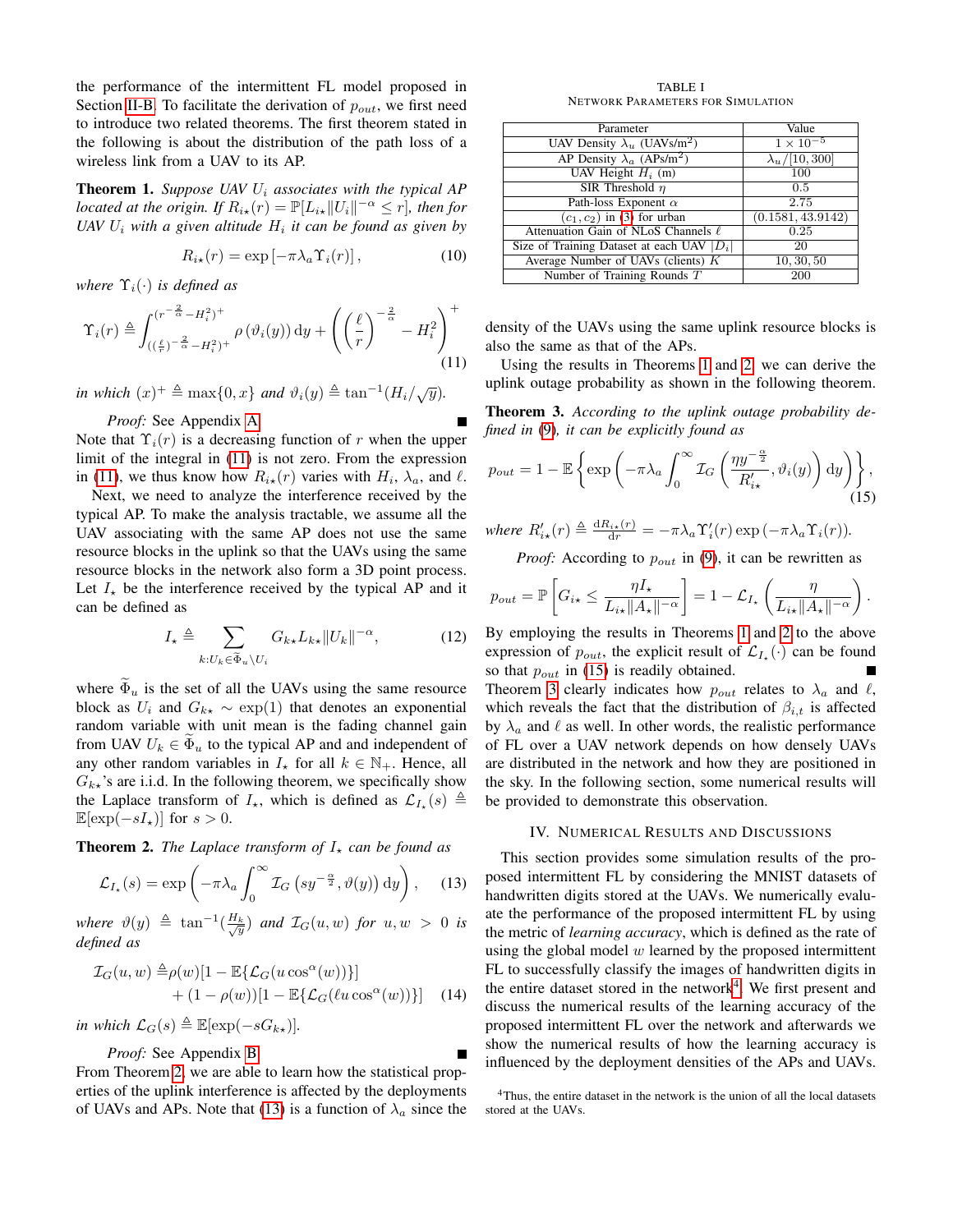

<span id="page-4-1"></span>Fig. 2. The numerical results of the proposed intermittent FL: (a) Uplink outage probability versus learning accuracy for different numbers of UAVs with i.i.d. datasets; (b) Uplink outage probability versus learning accuracy for different numbers of UAVs with non-i.i.d. datasets; (c) Uplink outage probability versus the ratio of the UAV density to the AP density.

The values of the network parameters used for simulation are listed in Table [I.](#page-3-7)

### <span id="page-4-0"></span>*A. Numerical Results of the Proposed FL Model*

In this subsection, we provide numerical results regarding how the performance of the proposed intermittent FL model is influenced by uplink communication outages. All the uplink channels are assumed to experience independent block fading such that all  $\beta_{i,t}$ 's are i.i.d. for all i and t. Also, the datasets at the UAVs are assumed to be of the same quality and size. To make the learning processes at different UAVs consistent, all the UAVs adopt the same architecture of a deep neural network to perform local learning, that is, the neural networks at different UAVs adopt the same batch sizes, the same number of the neurons in each layer, and the same number of hidden layers. The learning cases of i.i.d. and non-i.i.d. datasets are both considered in the simulation. Each UAV collects a dataset where the ratio of training data size to testing data size is 2:1. To make each learning case fairly compared, all the ten image classes are uniformly collected by the UAVs. For example, if there are 50 UAVs involved in the training processing of FL, the image class of handwritten digit "3" is collected by exactly 5 UAVs among the 50 UAVs, which happens to the other nine image classes likewise.

The numerical results of the proposed intermittent FL are shown in Fig. [2.](#page-4-1) Specifically, Figs. [2](#page-4-1) (a) and (b) show how the learning accuracy varies with  $p_{out}$  for the different numbers of the UAVs with i.i.d. and non-i.i.d. datasets, respectively. As can be seen in Fig. [2\(](#page-4-1)a), the learning accuracy reduces as  $p_{out}$  increases, yet it improves as the average number of the UAVs in the network increases. As  $p_{out}$  increases, the uplink communication outage is more likely to happen and thus the edge server more likely does the global model aggression with less local learning outcomes, which essentially slows down the convergence process of FL. As a result, the global model vector  $w_t$  is less likely to converge to a stable vector within  $T$  training rounds. This is why the learning accuracy reduces as  $p_{out}$  increases. When more UAVs with i.i.d. datasets join FL, more local training outcomes with a similar statistical



<span id="page-4-2"></span>Fig. 3. Simulation results of the learning accuracy of the proposed FL model for the case of non-i.i.d. datasets at the UAVs.

He 2. The anestics results of the energy column in the edge at the edge at the edge at the edge at the edge at the edge at the edge at the edge at the edge at the edge at the edge at the edge at the edge at the edge at th improves the convergence rate of FL. Therefore, increasing the average number of the UAVs with i.i.d. datasets in the network helps to improve the learning accuracy because it mitigates the negative impact of the uplink communication outage on the convergence process of FL. Moreover, Fig. [2\(](#page-4-1)b) reveals a phenomenon different from Fig. [2\(](#page-4-1)a), that is, the learning accuracy is more sensitive to the average number of the UAVs with non-i.i.d. datasets in the network. For example, when  $p_{out} = 0.6$ , increasing K from 10 to 50 significantly improves the learning accuracy, whereas we cannot observe this in Fig. [2\(](#page-4-1)a). This phenomenon stems from the fact that *every* local learning outcome is crucial to the global model aggregation at the edge server in that the local learning outcomes obtained from non-i.i.d. datasets may have a very distinct statistical distribution. Hence, the negative impact of non-i.i.d. datasets on the convergence process of FL can be effectively mitigated by increasing the average number of the UAVs. Fig. [2\(](#page-4-1)c) presents how  $p_{out}$  increases along with  $\lambda_u/\lambda_a$ . When  $\lambda_u/\lambda_a$  increases, more UAVs are in the network and more uplink interference is generated, thereby making uplink communication outage more likely occur. The results in this figure provides a fundamental relationship between  $p_{out}$  and  $\lambda_u/\lambda_a$  and they can be used together with the results in Figs. [2\(](#page-4-1)a) and (c) to provide some insight into how to deploy APs and UAVs in order to achieve a desired learning accuracy for a given uplink outage probability. For instance, we can deploy APs and UAVs with a ratio of  $\lambda_u/\lambda_a \approx 100$  in order to achieve a learning accuracy about 0.75 by deploying the average number of the UAVs with non-i.i.d. datasets greater than 30.

## *B. Numerical Results of the Learning Accuracy vs.*  $\lambda_u/\lambda_a$

Fig. [3](#page-4-2) shows how the learning accuracy varies with  $\lambda_u/\lambda_a$ when all the UAVs have non-i.i.d. datasets. Two cases of simulated FL and analytical FL are presented in the figure. The results of the simulated FL are completely obtained by running numerical simulations, yet the results of the analytical FL are obtained by first calculating  $p_{out}$  based on the expression in [\(15\)](#page-3-4) for different values of  $\lambda_u/\lambda_a$  and then using Fig. [2\(](#page-4-1)b) to find the values of learning accuracy corresponding to the calculated values of  $p_{out}$ . As can be seen in the figure, the results of analytical FL almost coincide with their corre